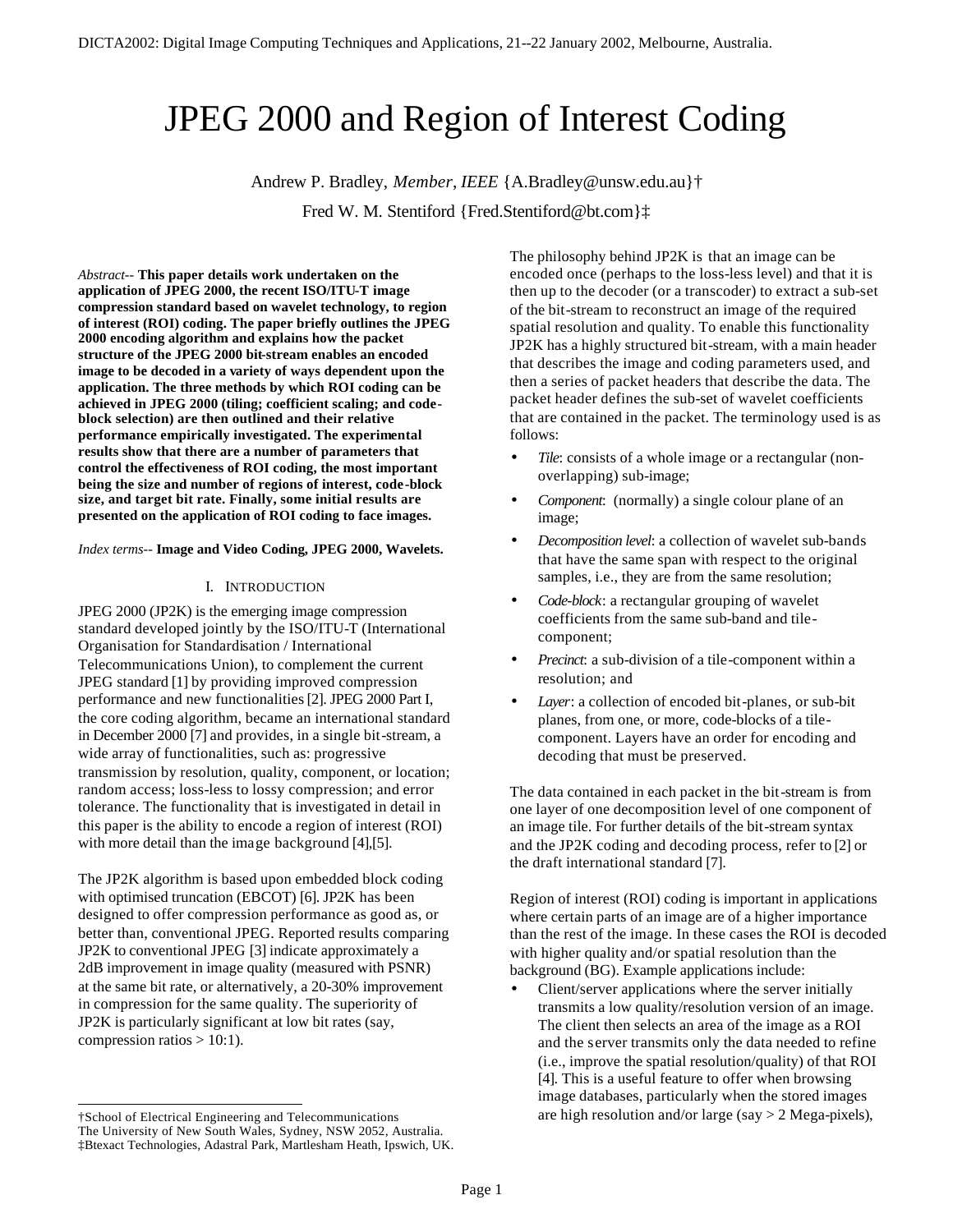as it means the client need not download the whole image at the highest resolution;

Face images. When browsing a digital photograph album it is often the case that we are looking for, or most interest in, the people/faces in those photographs. Using an automated face detection algorithm the region(s) of an image that contain faces can be coded as ROI's and therefore stored with more accuracy than non-face sub-images. Again, this can be used in a client/server type application for image browsing or can be used to reduce the number of bits required to store face images on a digital camera;

The results presented in this paper are primarily concerned with the last application, where the region of interest is fixed and predefined for each image.

## II. REGION OF INTEREST CODING IN JPEG 2000

There are three mechanisms available in JP2K to encode and decode images with varying spatial detail: tiling; codeblock selection; and coefficient scaling. These are described in more detail below. The description below is limited to single component, i.e., grey-scale, images. However, it is straightforward to extend the discussion to multicomponent (usually colour) images as JP2K essentially encodes each component independently (with an optional colour transform) [2].

#### *A. Tiling*

The basic unit to be encoded in JP2K is an image tile. An image can be coded as a single tile or can be partitioned into rectangular, non-overlapping, sub-images and each tile coded independently. Although the main purpose tiling is to reduce the local memory required to perform the discrete wavelet transform (DWT), it can also be used as a mechanism to access spatially distinct areas of the images and to code them with variable quality as required. Each packet in JP2K belongs to a particular tile, therefore when the bit-stream is parsed, the tiles relating to the desired ROI can be decoded to a higher quality, i.e., by decoding more layers for the ROI tiles than the background tiles.

#### *B. Code-block Selection*

Code-block selection involves parsing a JP2K bit-stream (encoded to a lossless or visually lossless level) and extracting the packets that contain the code-blocks required to decode the ROI. JP2K packets contain code-blocks belonging to one layer of one precinct at one resolution (decomposition level). In Part I of the JPEG 2000 standard code-blocks must have a fixed size at each resolution, that size ranging from 4x4 to 64x64 (having a maximum area of 4096). Note that as the code-blocks are of a fixed size, they represent an increasing spatial extent at higher levels (i.e., from lower resolution packets). In addition, the decoder may also require code-blocks adjacent to the ROI in order to correctly perform the inverse discrete wavelet transform (IDWT) as the wavelet filters are of finite length and require all of the wavelet coefficients for the whole length of the filter to calculate IDWT. As was the case for tiling,

the decoder extracts more layers for the packets related to the ROI than for the background. Alternatively, a transcoder can re-order the bit-stream so that packets related to the ROI appear first in the bit-stream and so are decoded first by a standard JP2K decoder.

#### *C. Coefficient Scaling*

In Part 1 of the JP2K standard the method of coefficient scaling used is called the *maxshift* algorithm. This algorithm is described in detail in [4], [5], and [7], but an outline is given here for completeness. The maxshift algorithm proceeds as a five-step process:

- 1. Generate ROI Mask: Determine the set of wavelet coefficients that belong to the ROI. The mapping of the ROI from the spatial domain to the wavelet domain is dependent on the wavelet filters used and is simplified for rectangular and circular regions;
- 2. Find scaling value, *s*: As illustrated in the upper part of Figure 1 the magnitude of the largest wavelet coefficient *not* in the ROI, i.e., contained in the background, is found;
- 3. Scale down Background coefficients by *s*: As illustrated in the lower part of Figure 1 all of the wavelet coefficients that are *not* part of the ROI are scaled down by  $(s + \Delta)$ , where  $\Delta$  is a small constant. This makes all of the wavelet coefficients in the background have a magnitude  $< 1$ . Therefore, the decoder just has to scale up (by  $s + \Delta$ ) all coefficients that have a magnitude  $< 1$ , no extra information about the shape of the ROI being required;
- 4. Write *s* to the bit-stream;
- 5. Apply bit-plane entropy coding as usual.



**Figure 1.** The Maxshift scaling process.

Unfortunately, coefficient scaling reduces coding efficiency, as code-blocks that lie on the boundary of the ROI have to be coded twice: once for the ROI with a zero background, and once for the background with a zero ROI. This overhead typically increases losslessly coded bitstreams by 4-5% [4], [5]. In addition, coefficient scaling also increases the required dynamic range for JP2K. However, when coefficient downscaling is used, as in part I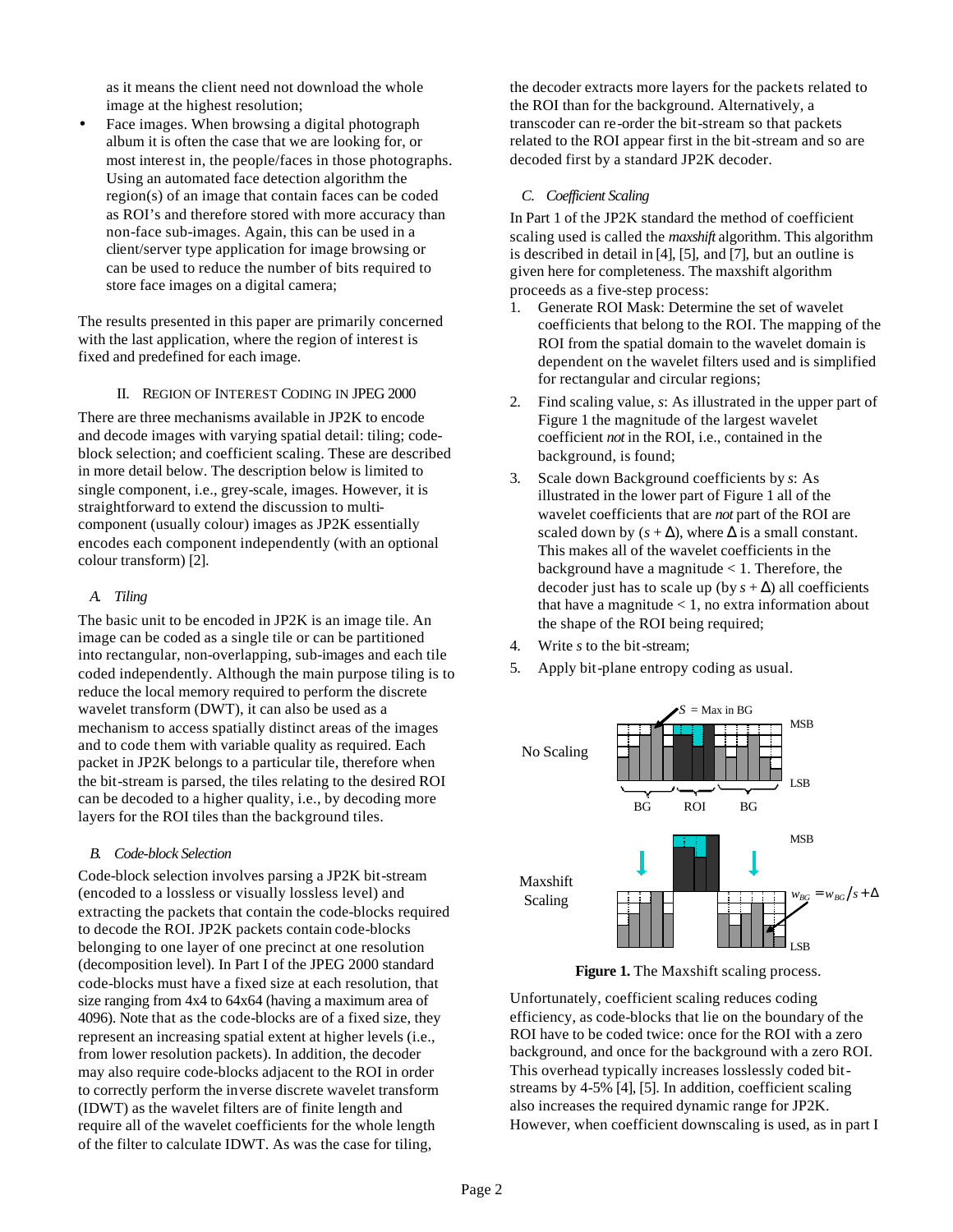of JP2K, if there is any clipping, the information lost will be the least significant bits of the background.

#### III. EXPERIMENTAL RESULTS

In order to compare the three possible methods of ROI coding and to investigate the effect of a number of JP2K parameters on ROI coding performance a set of six images were selected. The images used were from the JP2K test set, they are all 8 bits per pixel (bpp) grey-scale, and represent examples from various types of imagery. There are three *natural* images, i.e., captured with a conventional camera (and therefore diffraction limited): Bike, Café, & Woman; one *aerial radar* image: Aerial2; and two *compound* images, i.e., consisting of text, photographs, and graphics: Cmpnd1 and Chart. Unless otherwise stated progressive, i.e., layered, bit-streams are generated and decoded at a number of bit rates between 0.03125 and 2 bpp. This represents compression ratios between 256:1 and 4:1.

Image distortion is measured as average peak signal-tonoise ratio (PSNR) over all six images, i.e., mean square error (MSE) is averaged over all six images and then PSNR is calculated. When the image to be encoded contains a ROI, PSNR is calculated for the ROI alone and over whole image (for the ROI and the background). For all of the ROI experiments a five level DWT is used and all of the coefficients from the lowest level are included in the ROI. This means that when an image is decoded a low quality rendition of the background is initially decoded; this not only gives the ROI some context, but also simulates a bitstream that might be required for a client/server application. All ROI coding is compared to JP2K with its default parameter settings, i.e., no ROI, five level DWT, 64x64 code-blocks, 20-layers, layer progressive bit-stream etc. All experiments were completed using version 4.1a of JJ2000, the JP2K (Part 5) reference implementation produced by Canon, EPFL, and Ericsson written in Java.

Figure 2(a) shows the effect of decreasing the size of the tiles used to code the images on rate-distortion performance. It is clear to observe a decrease in compression efficiency with decreasing tile size. This decrease is particularly significant at bit rate < 1bpp where there is as much as a 5dB decrease in PSNR for 128x128 tiles and a 10 dB decrease for 64x64 tiles, at the same bit rate, compared to encoding the image as a single tile. The reasons for the reduction in compression efficiency are that smaller tiles reduce the number of decomposition levels in the DWT and this also forces smaller code-blocks to be used in the sub-bands that are smaller than the desired codeblock size. In addition, using tiling at low bit rates (say < 1 bpp) results in clearly identified *block artefacts* in the images at tile boundaries that significantly detract from the visual quality of the decoded images. It should be noted that the visibility of these block artefacts could be significantly reduced using an adaptive filter as a post-processing operation after decompression. However, this adds significant complexity to the decoder.



**Figure 2.** (a) Rate-distortion performance with reducing tile size, (b) with reducing code-block size.

Figure 2(b) shows the effect of decreasing the size of the code-blocks used to code the images on rate-distortion performance. Code-blocks can be reduced from the default 64x64 to 32x32 with only minimal decrease  $(< 1dB$ ) in PSNR, for a given bit rate. Significant loss in compression efficiency is only observed when the code-blocks are reduced to below 16x16 and when the bit rate is high (say  $>$ 0.5 bpp). Therefore, it can be seen that reducing code-block size is a far more effective way of decreasing the spatial size of the coding units in the JP2K bit stream than introducing image tiles. However, image tiles are useful for reducing the local memory buffering requirements to perform JP2K, which is important for inexpensive hardware implementations in applications such as digital cameras.

Figure 3 and Figure 4 illustrate the effect of reducing the size of the ROI on rate-distortion performance. Results presented are for a ROI that is rectangular with a top left hand corner in the centre of the image and size, as a proportion of the total image area, of ¼, 1/8, and 1/16. The maxshift algorithm is used to encode the ROI and in Figure 3(a), (b) and Figure 4(a) the code-block size is 32x32. In Figure 4(b) the code-block size is 16x16. The JP2K bitstreams produced are layer progressive and so increasing rate illustrates the effect of a decoder generating an image of increasing quality as more of the bit stream is received. It can be seen that reducing the size of the ROI decreases the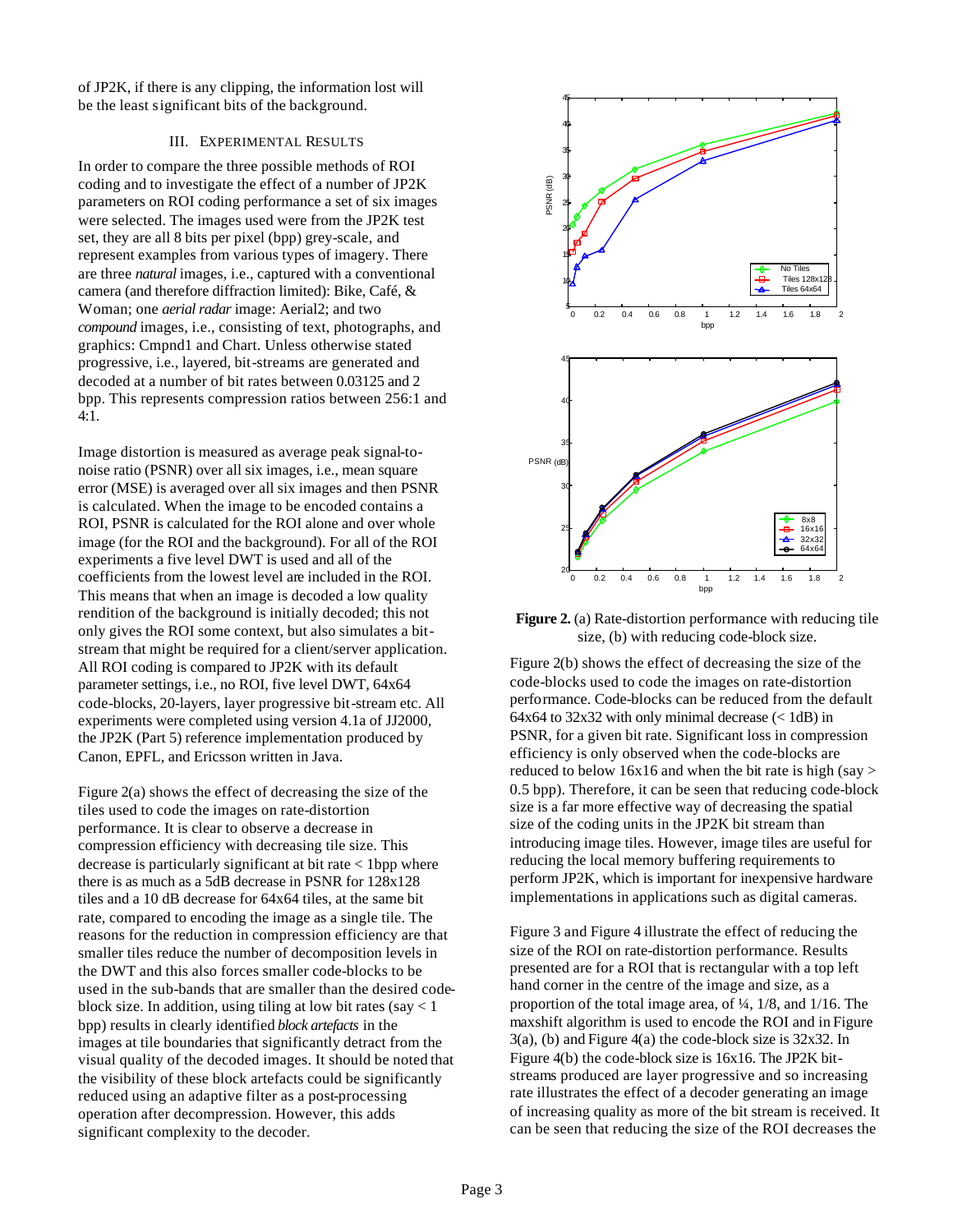bite rate at which the ROI is received in full detail, i.e., it increases the speed of ROI refinement. When the ROI is ¼ of the image size the ROI is not received until the rate is above 1bpp, whilst when the ROI is 1/16 of the image size it is has been fully received at 0.25 bpp. This illustrates an approximately linear relationship between ROI size and the rate required to fully decode the ROI. The size of the ROI has a complementary effect on the background refinement, as once the ROI has been received in full, code-blocks related to the background will then be present in the bitstream. Therefore, as shown in Figure 4(a), when the ROI is 1/16 of the image size, the rate-distortion curve for the whole image is close to that for the image coded with no ROI, especially at rates  $> 0.5$ bpp. At low bit rates (say,  $<$ 0.125 bpp) with the larger ROI ( $>1/8$  image size) it is possible that the PSNR for both the ROI and the whole image will be below that for the image coded with no ROI. In these cases in can be concluded that the overhead associated with ROI coding is too great and it is therefore more efficient to transmit the image encoded with no ROI information.



**Figure 3.** (a) Rectangular ROI ¼ of image size. (b) Rectangular ROI 1/8 of image size.

Figure 4(b) illustrates the inter-dependence between ROI size and code-block size. This inter-dependence occurs because of the trade-off between the ROI overhead and coding efficiency as code-block size is reduced. In other words, as the code-block size is decreased the ROI overhead also decreases (as, on average, smaller codeblocks will contain more of the ROI and less zero coefficients from the background), but the coding efficiency will decrease (as was shown in Figure 2(b)). This leads to the observation in Figure 4(b) that decreasing the codeblock size (in this case to 16x16) decreases the bit rate required to refine the ROI, but the rate-distortion performance on the rest of the image is reduced. Therefore, in applications where the ROI is of primary importance smaller code-blocks (say 16x16) should be used. This is especially the case at reduced bit rates (say  $< 0.5$  bpp). However, if the quality of the background is also of some importance, or the desired bit rate is higher (say  $\geq 1$  bpp) then larger code-blocks should be used (say 32x32).



**Figure 4.** (a) Rectangular ROI 1/16 of image size. (b) ROI 1/16 of image size, 16x16 code-blocks.

Figure 5(a) illustrates the rate-distortion performance of code-block selection decoding an image with a ROI 1/16 of the overall image size. Comparing Figure 5(a) to Figure 4(a) shows that code-block selection has inferior ratedistortion performance (i.e., slower refinement) on both the ROI and the background than the maxshift algorithm. However, code-block selection does not require the ROI to be encoded into the bit-stream when the image is originally encoded. This allows the user the added flexibility to specify the ROI at decode time, which is vital to client/server applications.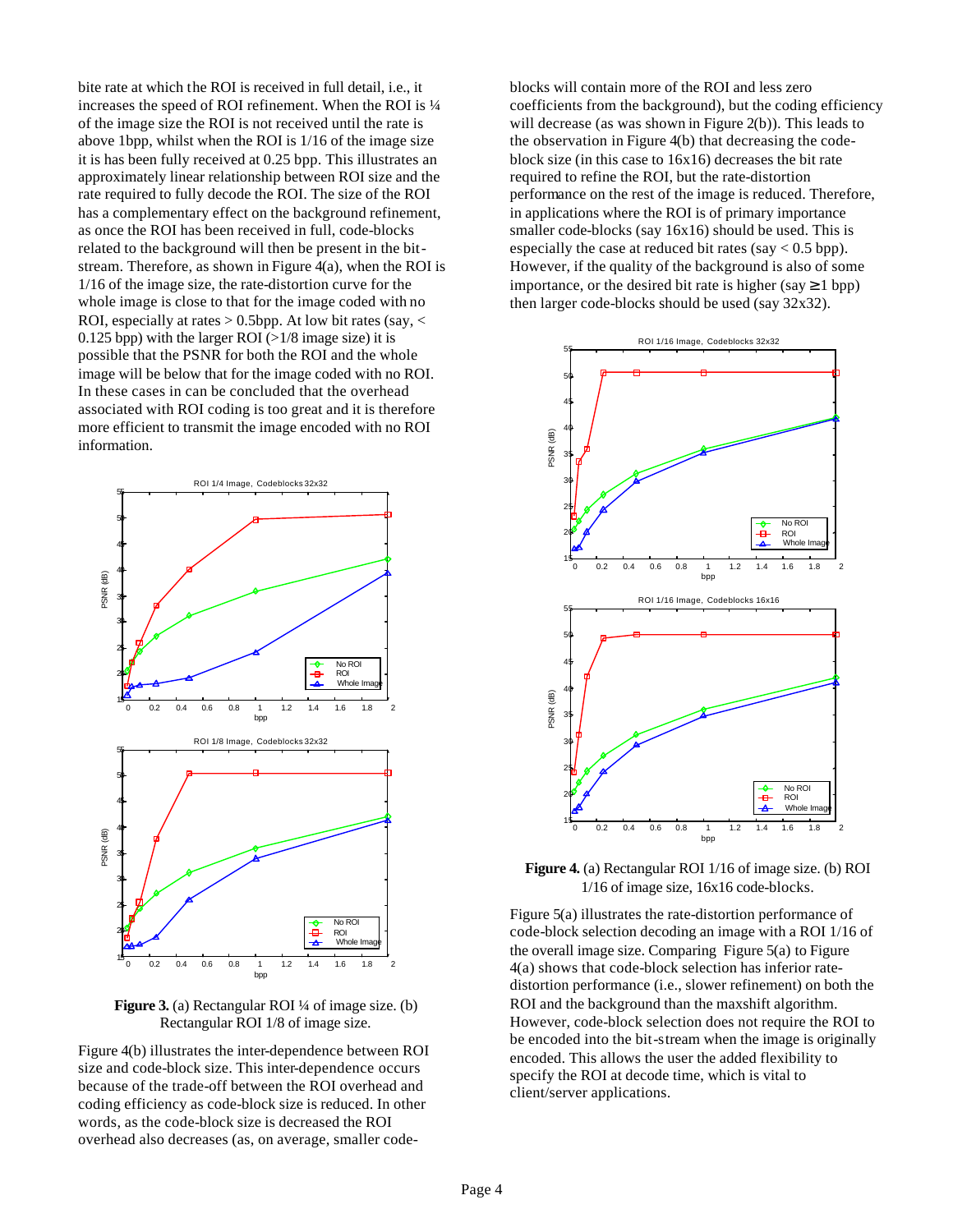

**Figure 5.** (a) ROI via code-block selection (b) Effect of doubling quantiser step size.

A potential problem common to both the maxshift and code-block selection methods is that the ROI must be fully decoded before the background can be significantly improved. Observation of the progressively decoded bitstream shows that the high quality layers (associated with the least significant bits of the wavelet coefficients in the ROI) add very little to the visual quality of the ROI. Therefore, it would seem to make sense to terminate refinement of the ROI before we reach the last layer(s) and instead send lower layers (more significant bits) from the background. This is easily achieved in the code-block selection method by appropriately decoding/ordering packets in the bit-stream. However, the maxshift algorithm fully encodes the ROI layers before encoding any layers from the background. There are two possible solutions to this problem:

1. The general coefficient scaling algorithm, described in [5], can be utilised. However this is currently not part of the JP2K standard and because coefficients from the background can not be guaranteed to be smaller than coefficients from the ROI a mask must be transmitted to the decoder to indicate which coefficients need rescaling. Mask transmission implies a further overhead on the bit-stream and therefore a reduction in compression efficiency. This overhead may be significant for an ROI of arbitrary shape, thus negating the benefits of the general scaling method;

2. The step-size of the (uniform) quantiser used to encode the wavelet coefficients can be increased. This has the effect of not coding the least significant bits (layers) of the wavelet coefficients. However, this reduction in accuracy is applied over the whole image and cannot be reduced later in the bit stream. Figure 5(b) shows the effect on rate-distortion performance of doubling the default quantiser step-size. Clearly the ROI is decoded to a lower quality, however in this case it is still coded to the visually lossless level. The ROI is now fully transmitted when the rate is 0.125 bpp (compared to 0.25 bpp for the default quantiser of Figure 4(a)) and results in a corresponding increase in the quality of the background at bit rates  $> 0.125$  bpp. Therefore, it would appear that controlling quantiser step size in the maxshift method is the most appropriate technique for lossy ROI coding.

As already mentioned, Part 1of the JP2K standard is limited to having the same size code-blocks at each level of the DWT (resolution). This means that code-blocks in higher level sub-bands of the DWT relate to an increasing spatial size, e.g., at level 1, a 16x16 code-block relates to a 32x32 image block; at level 2, a 16x16 code-block relates to a 64x64 image block etc. The effect of the increasing *spatial* size of code-blocks results in a gradual reduction of image quality in the regions around the ROI. This also explains why the ROI refinement with code-block selection is slower than with the maxshift algorithm. Initially code-blocks (from high levels in the DWT) are being transmitted that relate not only to the ROI, but also to regions adjacent to it. Therefore, code-block selection may not suitable for low bit rate applications (say  $< 0.5$ bpp). The superiority of the maxshift algorithm over code-block selection will dependent upon the requirements of the application, i.e., whether the ROI should be embedded in the bit-stream, the shape and size of the ROI, the target bit rate, and the viewing preferences of the users of the system. For client/server applications it is essential to be able to extract any ROI from an encoded image, in which case code-block selection is the best method to use. This would be the case in an automatic ROI extraction system [8] where the size and shape of the regions of interest can be derived from a wide range of sources. However, in the application examined in this paper: facial images; the ROI is known and fixed. Therefore, it is desirable to have the ROI embedded in the bit-stream using the maxshift algorithm. In addition, the ROI is of primary importance and we desire to receive the ROI as early as possible in the bit-stream (which is equivalent to a low bit rate application) and so use 16x16 code-blocks and a quantiser step size of 0.03125 (four times the default).